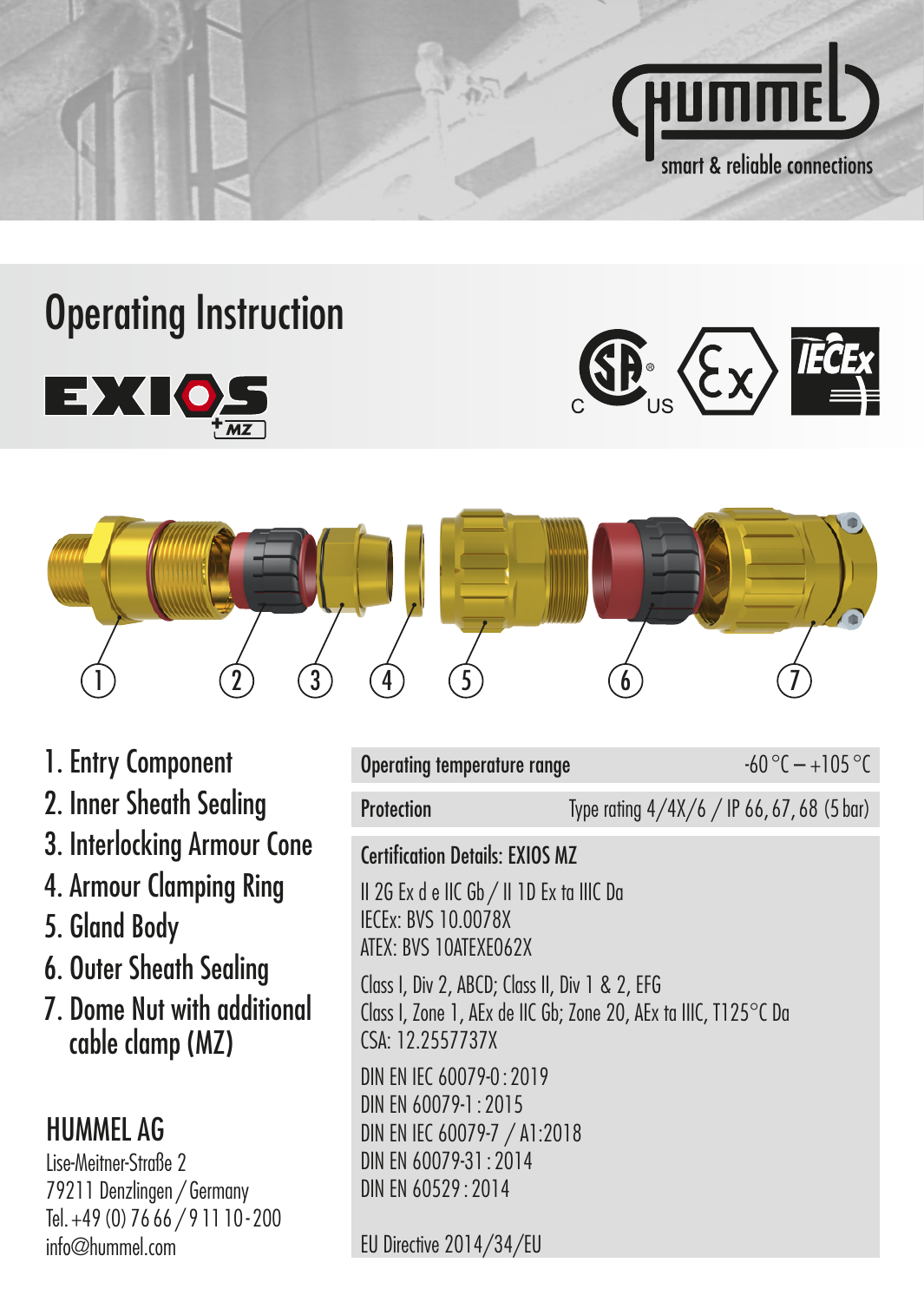



The cable is to be prepared as shown in Fig. 1. Measurements L 1 and L 2 should be kept to. Measurement L 1 can be read off in Table 1. Choose measurement L 2 depending on the installation. The inner cable sheathing must be free of damage and should extend beyond the cable gland.

The cable gland is delivered with 2 armour clamping rings. Choose the appropriate clamping ring as per Table 1; the other one must not be used. After that, prepare the installation as in Fig. 2. Care should be taken with the correct installation of the clamping ring, Fig. 3.

Recommended torque only refer to inspection ! specifications acc. to listed standards. Individual torques may differ due to type and character of the cable.

STEP 3

Install the entry component on the device or housing in question ( $\sim$  15 Nm). The end-user is responsible for ensuring that, at the point of installation, the adapter for the entry component has been made ready in accordance with Regulations. The entry component can be provided with a locknut to keep it from working loose.

|          | AG           |                              |         |               |                                 | Armour Acceptance Range ≯⊘k mm |              | O                      |                    |     |
|----------|--------------|------------------------------|---------|---------------|---------------------------------|--------------------------------|--------------|------------------------|--------------------|-----|
| Size     | М            | <b>NPT</b>                   | ψ<br>mm | N⊘k<br>mm A   | <b>XOK</b><br>mm A <sub>2</sub> | Ring I                         | Ring II      | Ring III<br>(optional) | $\mathbf{1}$<br>mm | Nm  |
| $20 - 1$ | M16<br>M 20  | 3/8"                         | 22      | $6 - 11$      | $3 - 8,1$                       | $0,0 - 0,7$                    | $0.7 - 1.25$ | -                      | 20                 | 8   |
| $20 - 2$ | M 20         | 1/2"                         | 24      | $9 - 13$      | $6 - 12$                        | $0.0 - 0.7$                    | $0.7 - 1.25$ | -                      | 20                 | 8   |
| $20 - 3$ | M 20<br>M 25 | 1/2"                         | 30      | $12.5 - 17.5$ | $9 - 14$                        | $0.0 - 0.7$                    | $0.7 - 1.4$  | -                      | 20                 | 12  |
| 25       | M 25         | 3/4"                         | 36      | $16.9 - 24$   | $12.5 - 20.5$                   | $0.0 - 0.7$                    | $0.9 - 1.6$  | $0.7 - 1.4$            | 20                 | 18  |
| 32       | M 32         | 38                           | 46      | $22 - 32.5$   | $16.9 - 26$                     | $0,0 - 0,7$                    | $1,3 - 2,0$  | $0,7 - 1,4$            | 30                 | 30  |
| 40       | M 40         | 11/4"<br>$11/2$ <sup>*</sup> | 55      | $28 - 39.5$   | $77 - 33$                       | $0.0 - 0.7$                    | $1.3 - 2.0$  | $0.7 - 1.4$            | 30                 | 50  |
| 50       | M 50         | $2^{\circ}$                  | 65      | $36 - 49$     | $28.9 - 44.4$                   | $0.0 - 1.0$                    | $1.5 - 2.5$  | $1,0-2,0$              | 35                 | 60  |
| 63       | M 63         | 21/2"                        | 80      | $46 - 64$     | $39.9 - 56.3$                   | $0.0 - 1.0$                    | $1,5 - 2,5$  | $1.0 - 2.0$            | 40                 | 65  |
| 75       | M75          | $\overline{3}$               | 95      | $57 - 78$     | $50.5 - 68.2$                   | $0,0 - 1,0$                    | $1,5 - 2,5$  | $1,0-2,0$              | 45                 | 135 |

Table 1

Dimensions and specifications may be changed without prior notice.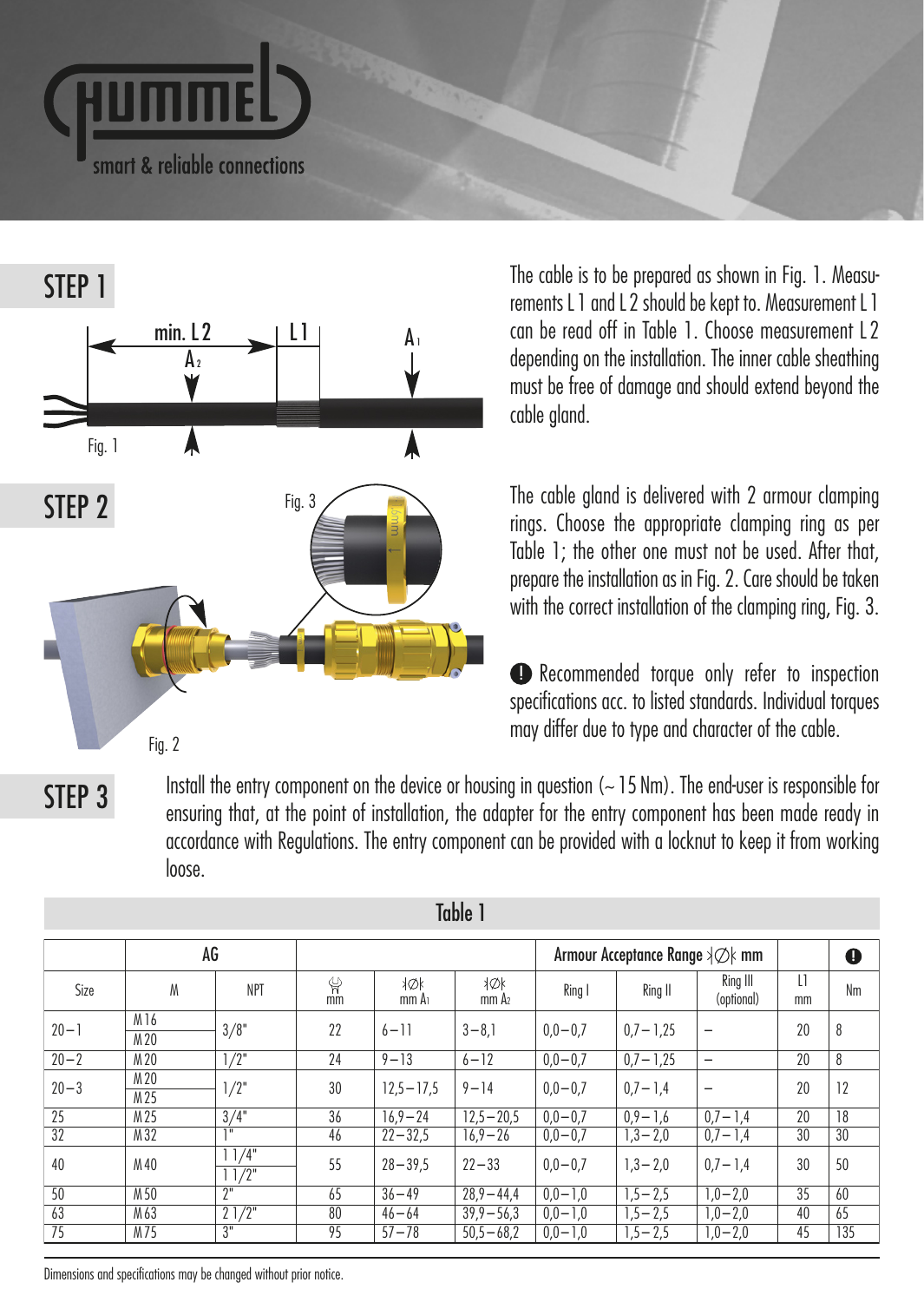

Installation conditions - through hole (only Ex-e) The cable gland must be fixed with a lock nut



| <b>Thread</b>               | D1               | D <sub>2</sub>  | S                                                                                                                                                                                                                                                                                                                                 |
|-----------------------------|------------------|-----------------|-----------------------------------------------------------------------------------------------------------------------------------------------------------------------------------------------------------------------------------------------------------------------------------------------------------------------------------|
| M6x1                        | 6                | 7,3             |                                                                                                                                                                                                                                                                                                                                   |
| M8x1.25                     | $\overline{8}$   | 9               |                                                                                                                                                                                                                                                                                                                                   |
| M10x1.5                     | 10               | 10,4            |                                                                                                                                                                                                                                                                                                                                   |
| M12x1.5                     | $\overline{12}$  | $\overline{13}$ |                                                                                                                                                                                                                                                                                                                                   |
| M16x1.5                     | 16               | $\overline{17}$ |                                                                                                                                                                                                                                                                                                                                   |
| M20x1,5                     | 20               | $\overline{21}$ |                                                                                                                                                                                                                                                                                                                                   |
| M25x1.5                     | $\overline{25}$  | $\overline{26}$ |                                                                                                                                                                                                                                                                                                                                   |
| M32x1.5                     | $\overline{32}$  | $\overline{33}$ |                                                                                                                                                                                                                                                                                                                                   |
| M40x1.5                     | 40               | 41              |                                                                                                                                                                                                                                                                                                                                   |
| M50x1.5                     | 50               | 51              |                                                                                                                                                                                                                                                                                                                                   |
| $\overline{\text{M63x1,5}}$ | 63               | 64              |                                                                                                                                                                                                                                                                                                                                   |
| M75x1,5                     | $\overline{75}$  | 76              |                                                                                                                                                                                                                                                                                                                                   |
| M80x2                       | 80               | 81              |                                                                                                                                                                                                                                                                                                                                   |
| M90x2                       | 90               | 91              |                                                                                                                                                                                                                                                                                                                                   |
| M100x2                      | 100              | 101,3           | $\frac{2,5}{2,5} \frac{2,5}{2,5} \frac{2,5}{2,5} \frac{2,5}{2,5} \frac{2,5}{2,5} \frac{2,5}{2,5} \frac{2,5}{2,5} \frac{2,5}{2,5} \frac{2,5}{2,5} \frac{2,5}{2,5} \frac{2,5}{2,5} \frac{2,5}{2,5} \frac{2,5}{2,5} \frac{2,5}{2,5} \frac{2,5}{2,5} \frac{2,5}{2,5} \frac{2,5}{2,5} \frac{2,5}{2,5} \frac{2,5}{2,5} \frac{2,5}{2,5}$ |
| M110x2                      | $\overline{110}$ | Ш               |                                                                                                                                                                                                                                                                                                                                   |

Installation conditions - thread For all thread sizes the thread tolerance is 6g



| Thread  | D1              | D <sub>2</sub> |     | Thread | D    | D <sub>2</sub> |     | Thread             | D1   | D <sub>2</sub> |  |
|---------|-----------------|----------------|-----|--------|------|----------------|-----|--------------------|------|----------------|--|
| M6x1    |                 |                | 2,5 | Pg7    | 12,7 | 13,2           | 2,5 | NPT 3/8"           | 17,3 | 18             |  |
| M8x1,25 |                 |                | 2,5 | Pg9    | 15,4 | 15,9           | 2,5 | NPT 1/2"           | 21,1 | 22             |  |
| M10x1,5 | 10              | 10,4           | 2,5 | Pg11   | 18,8 | 19,3           | 2,5 | NPT 3/4"           | 26,7 | 27,5           |  |
| M12x1,5 | 12              | 13             | 2,5 | Pg13,5 | 20,7 | 21,2           | 2,5 | NPT 1"             | 34,3 | 35             |  |
| M16x1,5 | 16              |                | 2,5 | Pg16   | 22,8 | 23,3           |     | NPT 1 1/4"         | 41,9 | 42,5           |  |
| M20x1,5 | 20              | n 1            | 2,5 | Pg21   | 28,6 | 29,1           |     | $NPT$ $11/2$ "     | 48,8 | 49,5           |  |
| M25x1,5 | 25              | 26             | 2,5 | Pg29   | 37,4 | 38,4           |     | NPT <sub>2</sub> " | 61,1 | 62,0           |  |
| M32x1,5 | 32              | 33             | 2,5 | Pg36   | 47,5 | 48,5           |     | NPT 2 1/2"         | 74,0 | 76,5           |  |
| M40x1,5 | 40              | 41             | 2,5 | Pg42   | 54,5 | 55,5           |     | NPT <sub>3</sub> " | 89,8 | 92,5           |  |
| M50x1,5 | 50              |                | 2,5 | Pg48   | 59,8 | 60,8           |     |                    |      |                |  |
| M22.1E  | $\overline{12}$ |                | 25  |        |      |                |     |                    |      |                |  |

D1: through hole D2: countersink

If the cable gland is used in a way that deviates from the specified installation conditions, the user must ensure the safety of the system.





Position the armour of the cable so that all parts of the armour are in contact with the armour cone (Fig. 4) and the ends of the armour touch the edge of the armour cone.

Now screw the gland body hand-tight on the entry component. It helps if, while doing so, the cable is pushed slightly in towards the device or housing. Finally, with the appropriate open-ended spanner, tighten roughly 1/2 a turn in order to securely clamp the armour.

Dimensions and specifications may be changed without prior notice.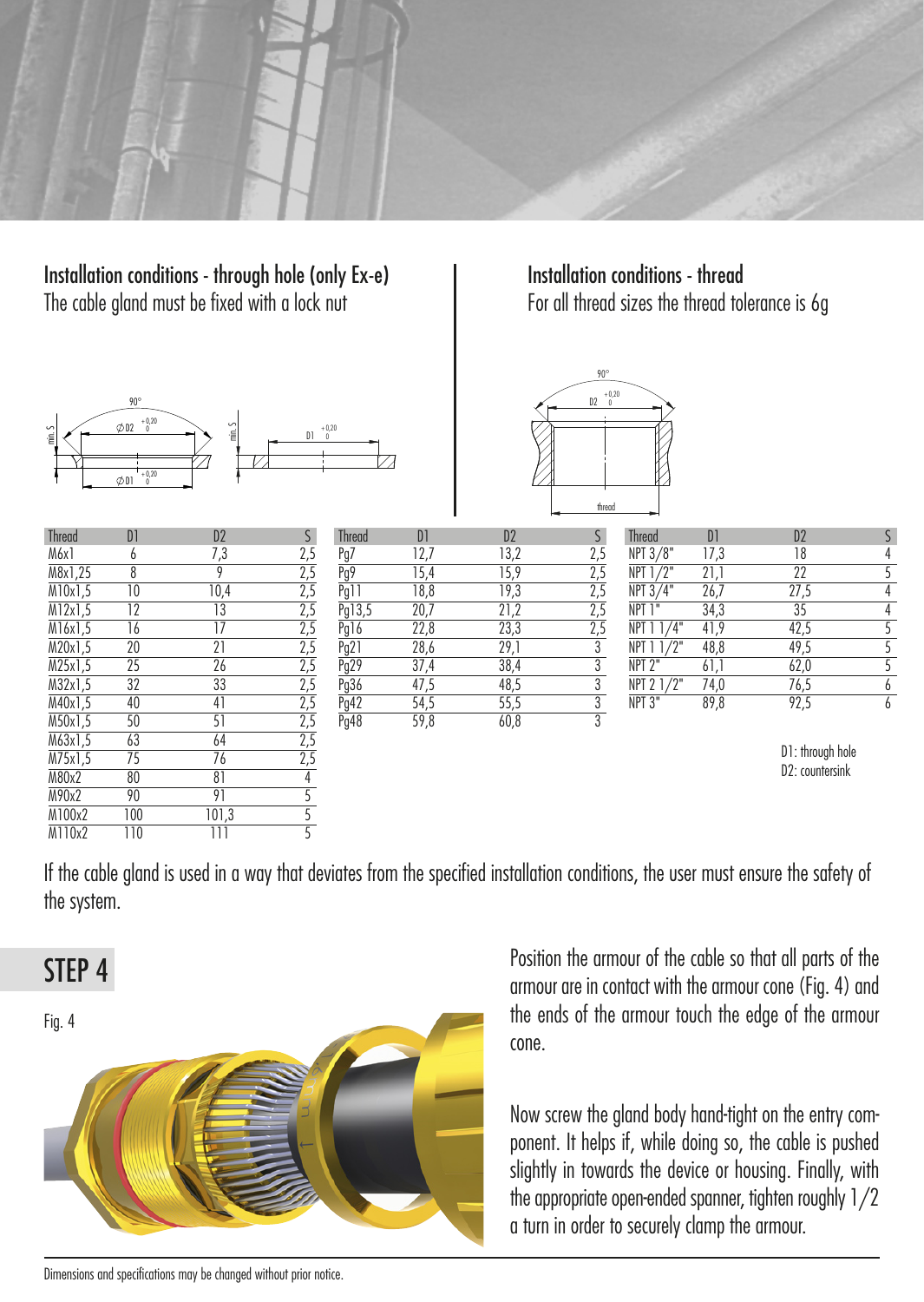



After that, loosen the gland body and check for correct seating of the armour (Fig. 5). The armour must be firmly clamped. If need be, repeat step 4. The o-ring on the armour cone is only for ease of installation. Damage or removal does not affect the function of the gland.

After the entry component and the gland body have been screwed up again as per Step 4 (Nm), the dome nut can now be tightened. To speed up assembly, it can be tightened by hand to start with. Then tighten up using an openended spanner (Nm).

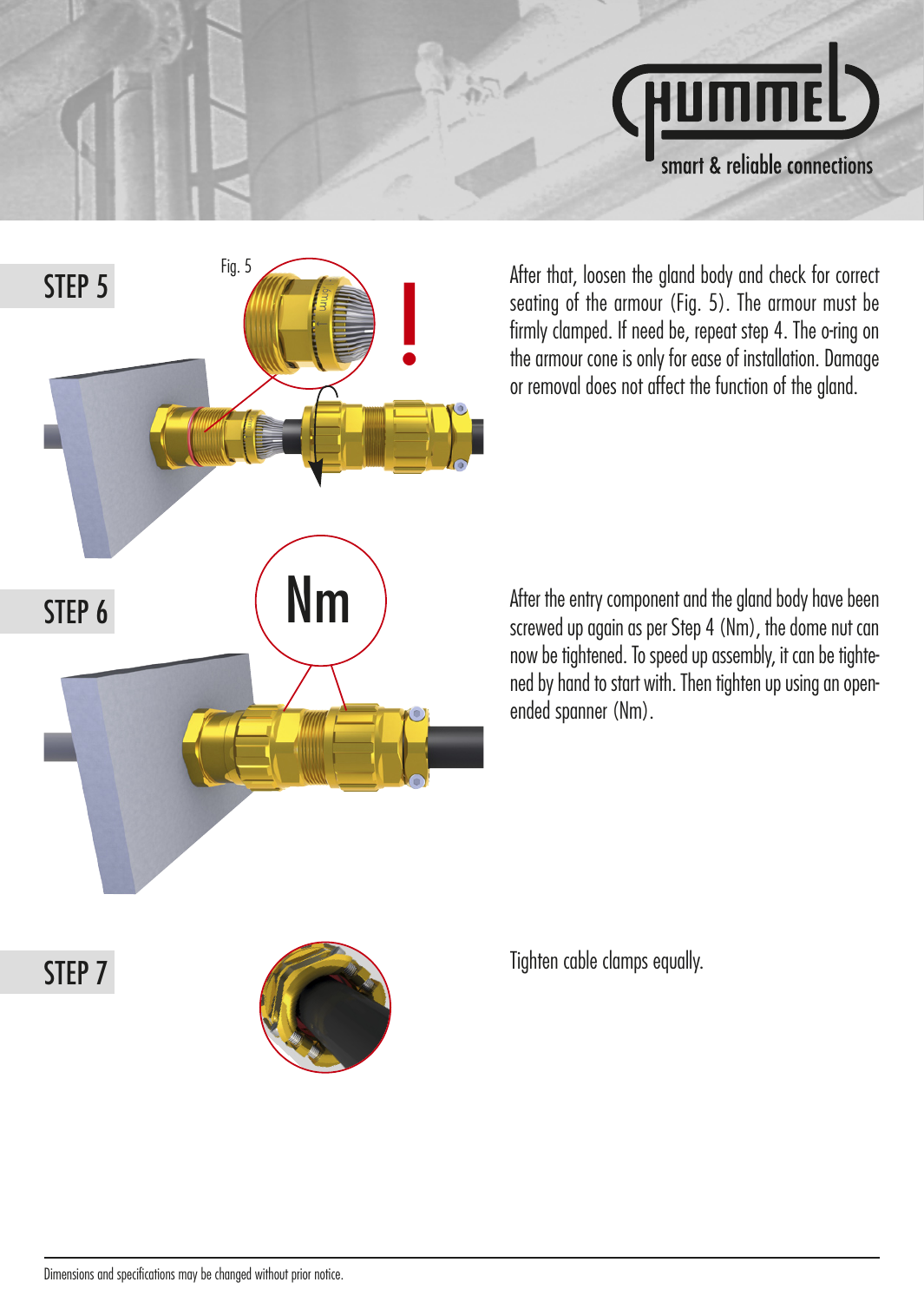

#### General information:

- The max. surface roughness of the device or housing cannot exceed Rz 16.
- The sealing surface of the cable gland must always be mounted at right angle to the housing or device surface.
- The installation of earthtags is only permitted on the sealing surface between the housing and the cable gland. The user has to ensure the tightness with regard to IP and explosion protection.
- If an EMC connection of the device / cable gland is provided, the housing material must consist of conductive material. If this conductive material is coated with a non-conductive material, a special EMC lock nut must be used. There are no further restrictions of the housing material.
- Sealing method: The sealing at the cable is done by the sealing insert. Sealing at the housing is done by an O-ring.
- Our metric-size cable glands are provided as standard with an O-ring on the connecting thread.
- Before initial operation of the facilities, the assembly is to be checked to see that it conforms to these installation instructions, to the applicable national and international standards, as well as those applicable to the use in question.
- Suitable tools must be used for the assembly; furthermore, the installation may only be carried out by qualified electricians or by trained staff.
- Any modification which differs from the condition as delivered is not permitted.
- In order to fulfill explosion protection type Ex d, the cable used must be round and compact, the cables must also take into consideration in particular the Regulations as per IEC 60079-14 Section 9.3. Observe the Regulations of IEC 60079-14 on direct insertion into the Ex d area.
- At the specified maintenance intervals it is recommended to check the compression fittings and tighten as necessary.
- In the case of NPT connecting threads, the end-user must ensure that the necessary IP protection is guaranteed; this can be done using a suitable thread sealing agent.
- When installing the cable gland through bore holes, care should be taken that the maximum diameters are not exceeded.
- The cable glands are provided with a sealing ring with an axial sealing height of at least 5 mm. With reference to the clearance groove, the end-user should ensure that at least five complete turns of the connector thread are made. In order to guarantee a screw depth of 8 mm, the enclosure should have a wall thickness of min. 10 mm; if < 10 mm, then if necessary, use a washer when cable entries are attached to the flameproof enclosure.
- When determining the temperature ranges of the device in the dust Ex-area, the Regulations of EN 60079-0 and EN 60079-31 must be taken into consideration.